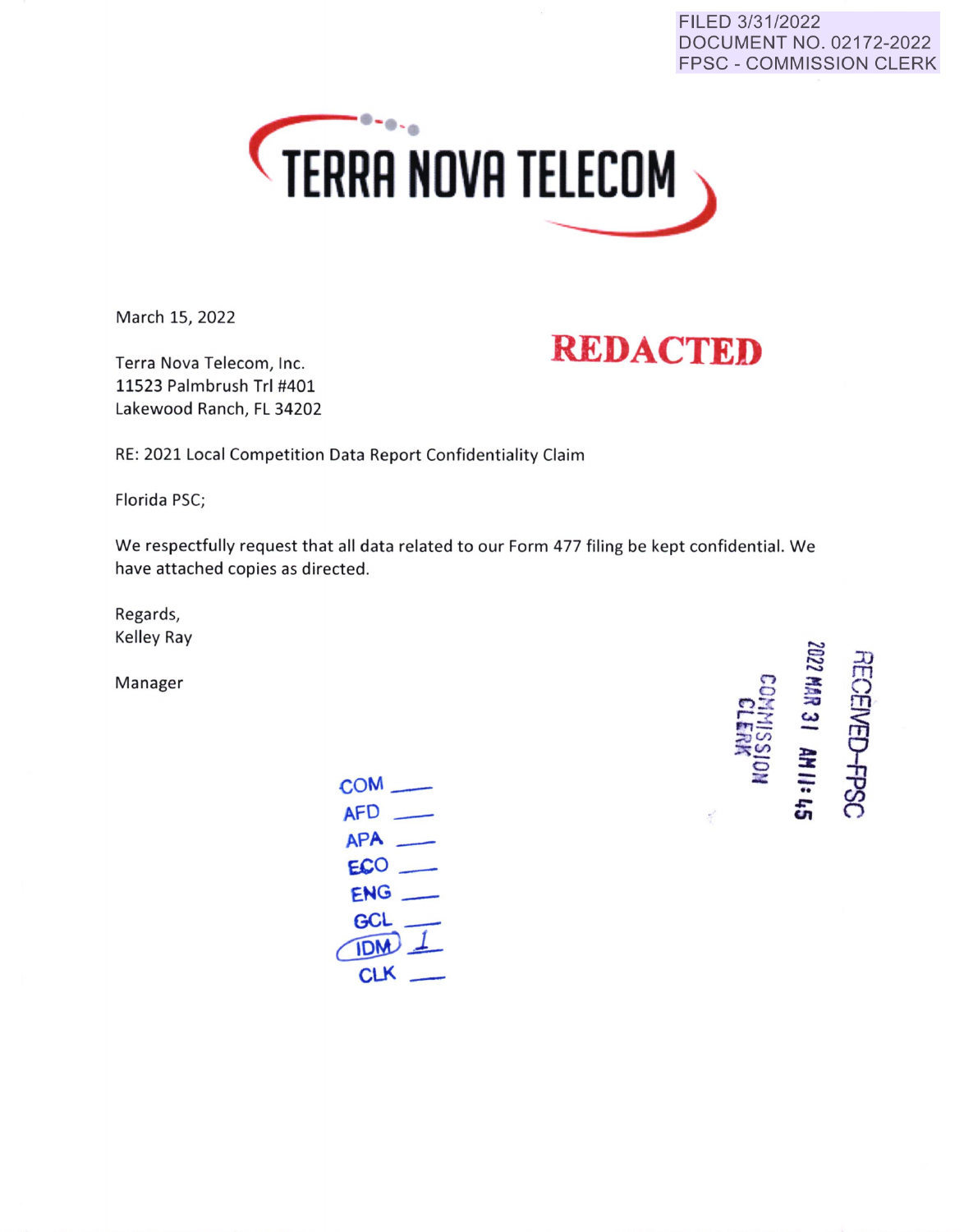### **2022 Competitive Local Exchange Carrier (CLEC) Questionnaire**

*(Due by April 15, 2022)* \*

| Company Code: 1X 791                                 | Stock Symbol (if publicly traded): |
|------------------------------------------------------|------------------------------------|
| Company Name: Terra Nova Telecom, Inc.               |                                    |
| Contact name & title: <i>Mike Ray</i> , ops Director |                                    |
| Telephone number: 813 867 5000                       |                                    |
| E-mail address: Mike. Ray @ tritelecom.net           |                                    |

If *any of your company contact information has changed, please fill out and return the included update form with the completed questionnaire.* 

### **Questions About Your Company**

1. Please provide a copy of the Form 477 your company filed with the FCC with data as of **December 31, 2021.** 

If your company is not submitting Form 477, please explain:

| 2. Is your company under Chapter 7 or Chapter 11 bankruptcy protection? |                  |                                               |  |
|-------------------------------------------------------------------------|------------------|-----------------------------------------------|--|
| Yes (Chapter 7)                                                         | Yes (Chapter 11) | N <sub>o</sub><br>$\overline{\smash{\times}}$ |  |

3. What facilities or service(s) does your company provide in Florida? Please check all that apply (at least one.)

| Local voice (non-VoIP)      | Wholesale loops                     |
|-----------------------------|-------------------------------------|
| VoIP                        | Fiber or copper based video service |
| Private line/special access | Cable television                    |
| Wholesale transport         | Satellite television                |
| Interexchange service       | Internet access                     |
| 911/E911 transport          | Dark Fiber                          |
| Cellular/wireless service   | Paging                              |
| Other (describe)            |                                     |

- 4. Does your company offer bundled services (e.g., voice service packaged with non-voice services or facilities)?  $Yes$  No $\times$
- 5. Does your company currently publicly publish its service and price schedules for services offered in Florida at the Florida Public Service Commission? If no, please provide the complete address or hyperlink if on a webpage. (Chapter 364.04, F.S.)  $Yes$  If no, where?  $WW \cdot \frac{1}{T}$  .  $\frac{1}{T}$  . net
- 6. Has your company experienced any significant barriers in entering Florida's local exchange markets? Please describe any major barriers encountered that may be impeding the growth of local competition in the state, along with any suggestions for removing such obstacles. Any additional information is welcome.

#### **Please use additional paper if needed.**

The due date is established by Section 364.386(1)(b), Florida Statutes. Failure to comply with this rule may result in the Commission assessing penalties of up to \$25,000 per offense, with each day of noncompliance constituting a separate offense per Section 364.285(1), Florida Statutes.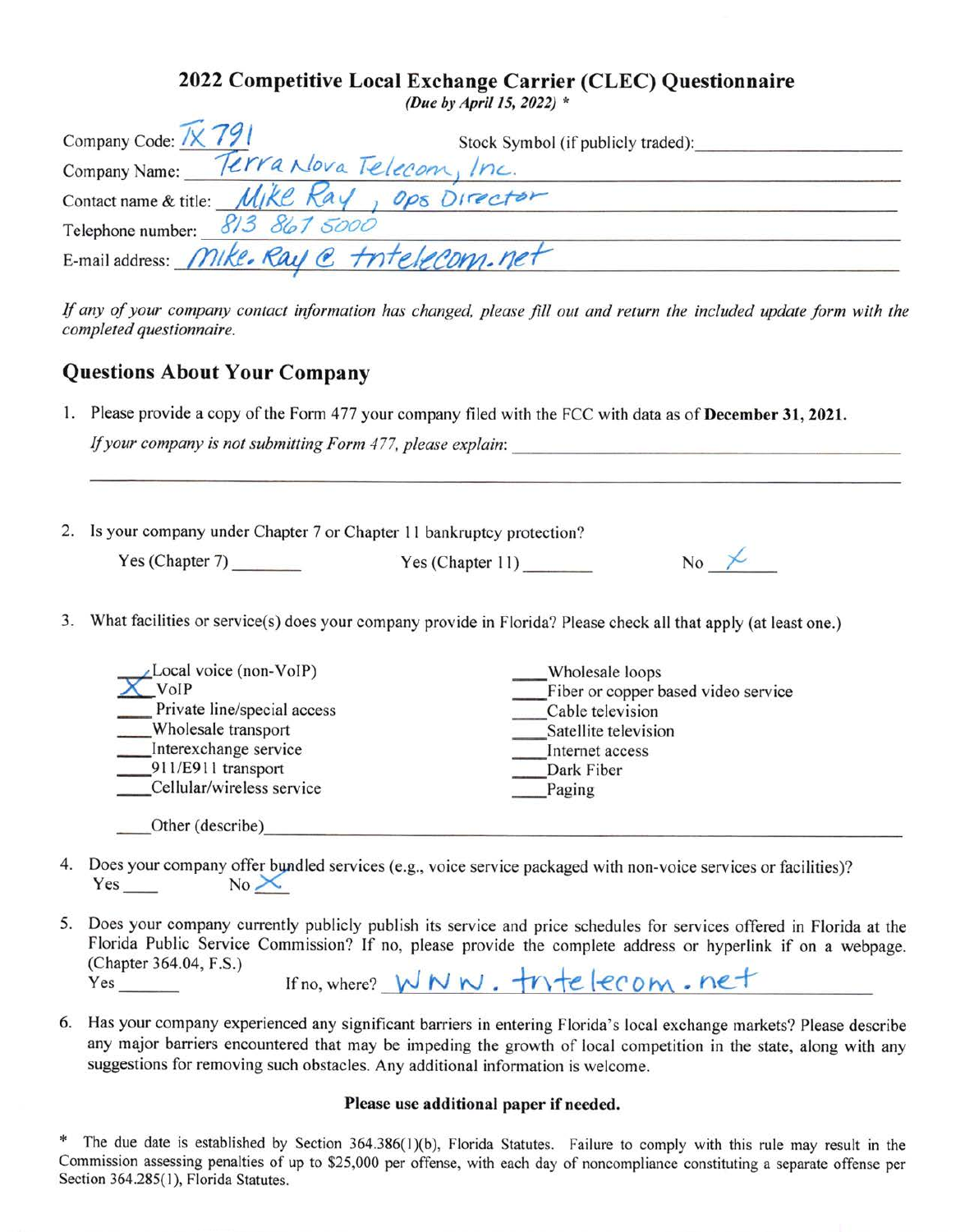$\ldots \qquad \qquad \ldots \qquad \qquad \ldots \qquad \qquad \ldots \qquad \qquad \ldots \qquad \qquad \ldots \qquad \qquad \ldots \qquad \qquad \ldots \qquad \qquad \ldots \qquad \qquad \ldots \qquad \qquad \ldots \qquad \qquad \ldots \qquad \qquad \ldots \qquad \qquad \ldots \qquad \qquad \ldots \qquad \qquad \ldots \qquad \qquad \ldots \qquad \qquad \ldots \qquad \qquad \ldots \qquad \qquad \ldots \qquad \qquad \ldots \qquad \qquad \ldots \qquad \qquad \ldots \qquad \qquad \ldots \qquad \qquad \ldots \$ 

## Form 477 Filing Summary

FRN:

0021193057

Data as of: Dec 31, 2021

Operations: Non-ILEC

**Submission Status:** Original - Submitted

Last Updated:

### **Filer Identification**

| <b>Section</b>                                  | Field                              | Response                 |  |
|-------------------------------------------------|------------------------------------|--------------------------|--|
| <b>Filer Information</b>                        | Company Name                       | Terra Nova Telecom, Inc. |  |
|                                                 | <b>Holding Company Name</b>        | Terra Nova Telecom       |  |
|                                                 | Filing Type                        | Non-ILEC                 |  |
|                                                 | <b>SAC ID</b>                      | N/A                      |  |
|                                                 | 499 ID                             | 829778                   |  |
| <b>Data Contact Information</b>                 | Data Contact Name                  | Kelley Ray               |  |
|                                                 | Data Contact Phone Number          | $(941) 600 - 0205$       |  |
|                                                 | Data Contact E-mail                | kelley.ray@tntelecom.net |  |
| <b>Emergency Operations Contact Information</b> | <b>Emergency Operations Name</b>   | Kelley Ray               |  |
|                                                 | Emergency Operations Phone Number  | (941) 600-0205           |  |
|                                                 | <b>Emergency Operations E-mail</b> | kelley.ray@tntelecom.net |  |
| <b>Certifying Official Contact Information</b>  | Certifying Official Name           | Kelley Ray               |  |
|                                                 | Certifying Official Phone Number   | $(941) 600 - 0205$       |  |
|                                                 | Certifying Official E-mail         | kelley.ray@tntelecom.net |  |

### **Data Submitted**

| <b>Form Section</b><br>지수는 아이들이 아니다 나는 아이들이 아이를 한 | <b>File Name</b>                                                                                                                                                                                                                                        | Date & Time | <b>Number of Rows</b> |
|---------------------------------------------------|---------------------------------------------------------------------------------------------------------------------------------------------------------------------------------------------------------------------------------------------------------|-------------|-----------------------|
| Fixed Voice Subscription                          | Interactive data entry<br>the control of the control of the control of the control of the control of the control of the control of the control of the control of the control of the control of the control of the control of the control of the control |             |                       |

#### **Fixed Voice Subscription**